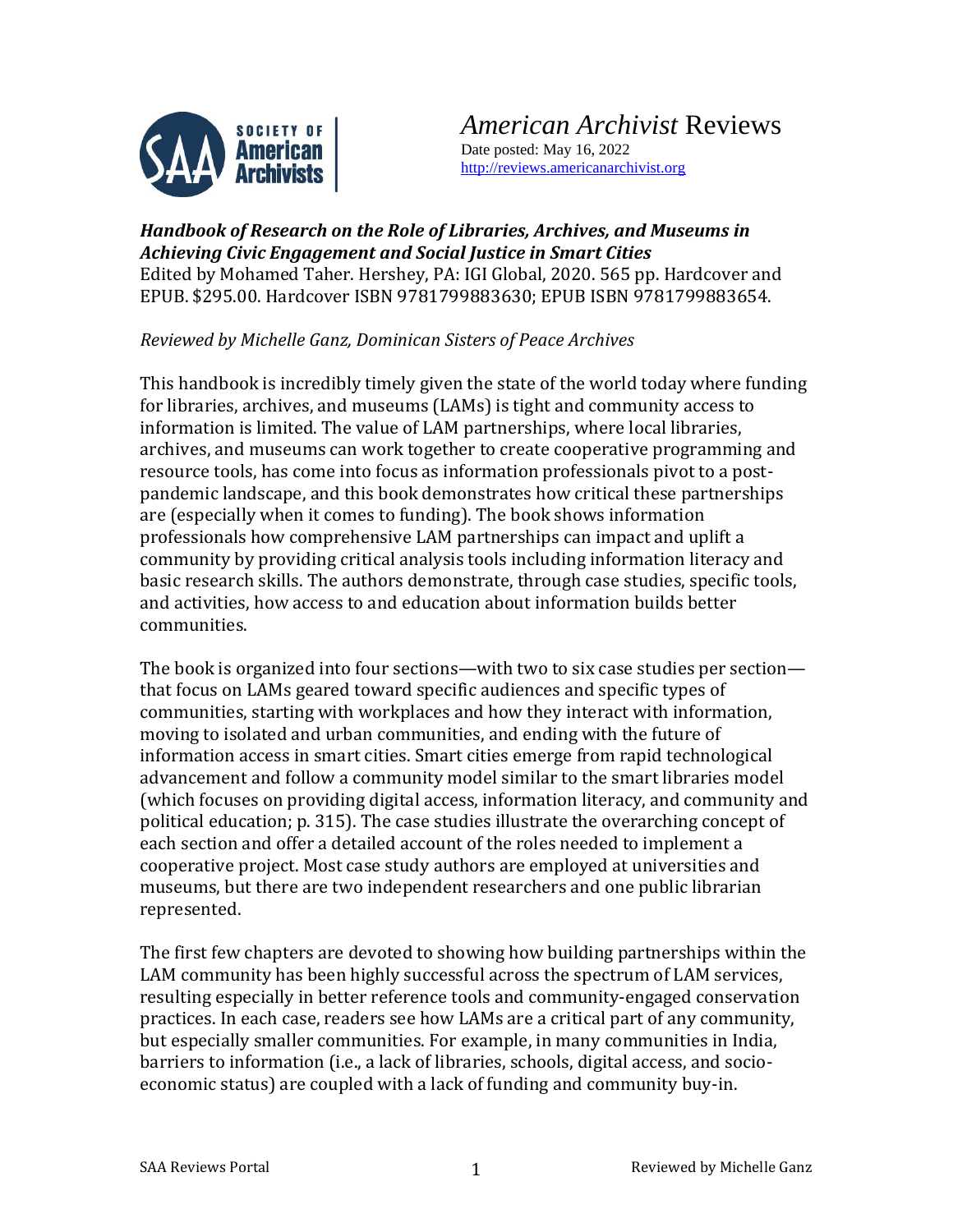The case study authors also show how access to information is an integral part of improving people's lives and how LAMs promote literacy in areas like human rights and social justice while providing cultural heritage touchstones for peoples of diasporas. Through conservation efforts in disaster-prone areas like Indonesia, for instance, LAM partnerships and community engagement conservation programs have pooled funding to ensure that Indonesian cultural heritage is not lost. This is especially important for expatriates to stay connected to their cultural identity. The chapters related to documenting and making available diaspora records of BIPOC communities highlight the importance of historical documentation created by communities and how they give people a sense of self within their community. The authors illustrate how this sense of community is critical to combating extremist rhetoric, especially in the digital world, as well as engaging people on a local, political level. Some authors address topics like human rights literacy, the apartheid of the digital divide, and social inclusion in rural communities. Other authors explore the cultural impact of LAMs, providing examples of the real-world impact of LAMs' efforts to directly combat radicalism and the spread of misinformation. These efforts allow people to empower themselves and their communities and demonstrate how LAM partnerships are the key to successfully creating and sustaining information-literate communities.

This book provides everything archivists need to develop a LAM partnership, from resources and references to the "proof of concept" necessary to gain both community and administrative buy-in. It covers a huge range of archival activities and community actions, such as basic literacy, remote access during COVID-19, and voter registration efforts and political engagement, especially at the local level. Each chapter shows how a LAM partnership project developed from concept to impact. Most chapters include a review of the project plan and the role of libraries, archives, and museums within the larger project. Each section also provides multiple approaches to resolving access problems, and the comprehensive literature reviews throughout the book guide the reader to valuable resources to further investigate specific concepts and strategies related to LAM projects, like how to gain buy-in from multiple agencies and institutions. The case studies show universally positive results of the programs LAM professionals developed, although the authors throughout the book point out flaws in the planning stages and how those were addressed as well as where improvements could have been made.

The book is a valuable tool for any archivist in a rural, remote area or an isolated, marginalized community. Issues of access and supporting infrastructure transcend geographical borders; the issues rural communities in India face are the same issues that rural communities in Tennessee face. Marginalized communities within larger cities have the same concerns in South Africa and Toronto. Throughout the book, the authors describe universal scenarios and the solutions that worked for their projects, making the work an equally comprehensive tool for LAMs in smart cities and larger communities as it is for LAMs in rural areas and remote communities. The topics that the book covers are critical to helping make LAM programs an integral part of improving communities.